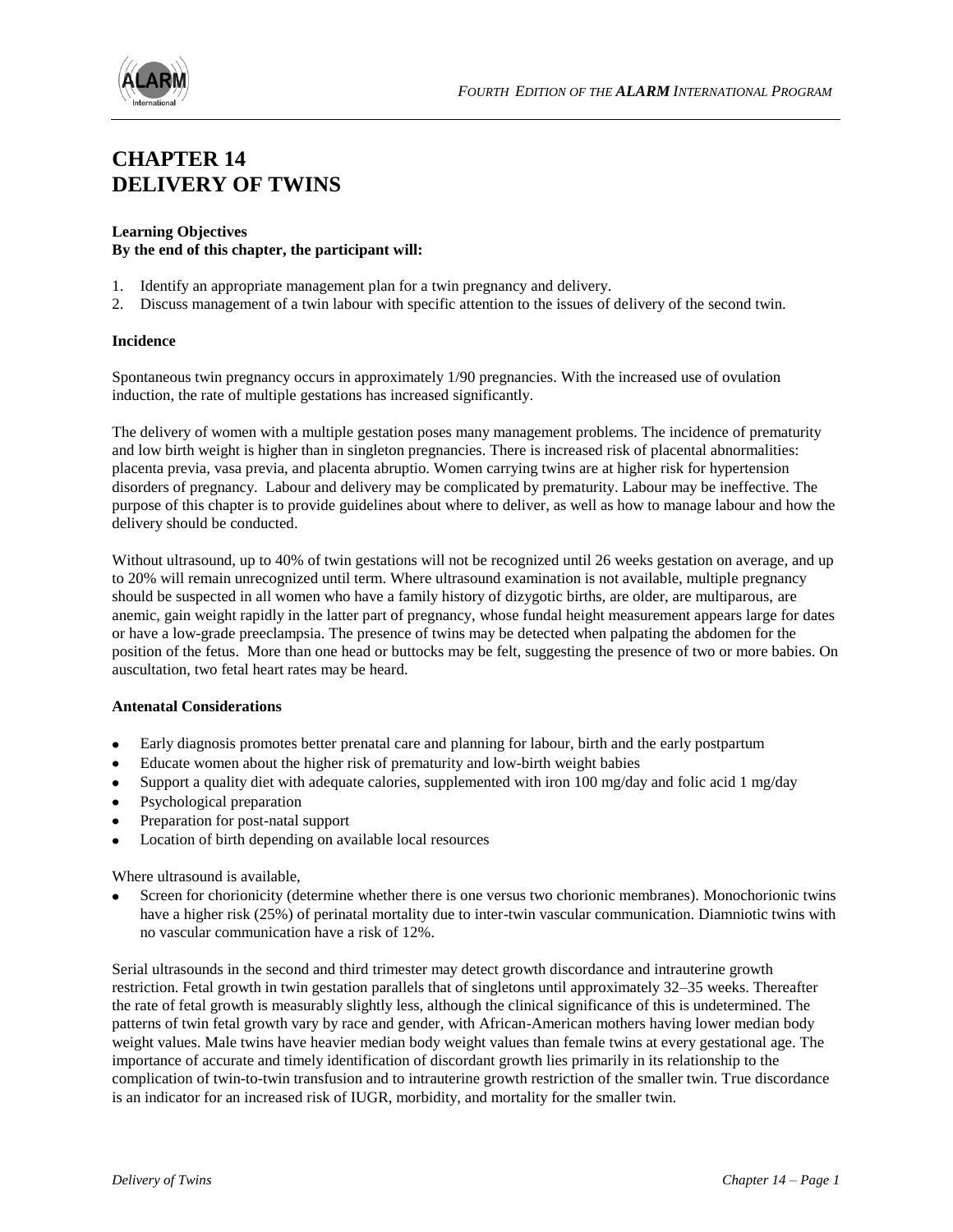

# **Choice of Location for Delivery of Twins**

The location of delivery should be discussed and agreed upon by the woman, her family, and the caregiver, i.e. the attending midwife or physician, and obstetrician. The 2000 Society of Obstetrics and Gynaecology of Canada SOGC consensus statement on the management of twin pregnancies recommends that women carrying twins should plan to deliver in a facility where anaesthetic, obstetrical, neonatal, and nursing staff are trained in cesarean delivery. When a woman with twins presents in labour at a facility without these resources, transport to a suitable facility should be considered. Wherever possible, a health care provider should be involved from the onset of labour and should be in attendance at the births. Ideally, there should be an additional health care provider present to care for each of the babies immediately after their delivery. These health care providers must be skilled in neonatal resuscitation.

# **Method of Delivery**

The planned method of delivery must consider the lie and presentation of each fetus. Vaginal delivery should be the goal unless there are specific contraindications. The assessment of lie and presentation of each fetus should be reassessed on admission in labour, preferably by ultrasound where it is available.

#### **Lie and Presentation**

With a twin pregnancy all possible combinations of lie and presentation may occur. Figure 1 illustrates these combinations while Table 1 reflects the distribution of these combinations. Twin pregnancies are susceptible to compound, face brow and footling presentations because the fetuses tend to be smaller.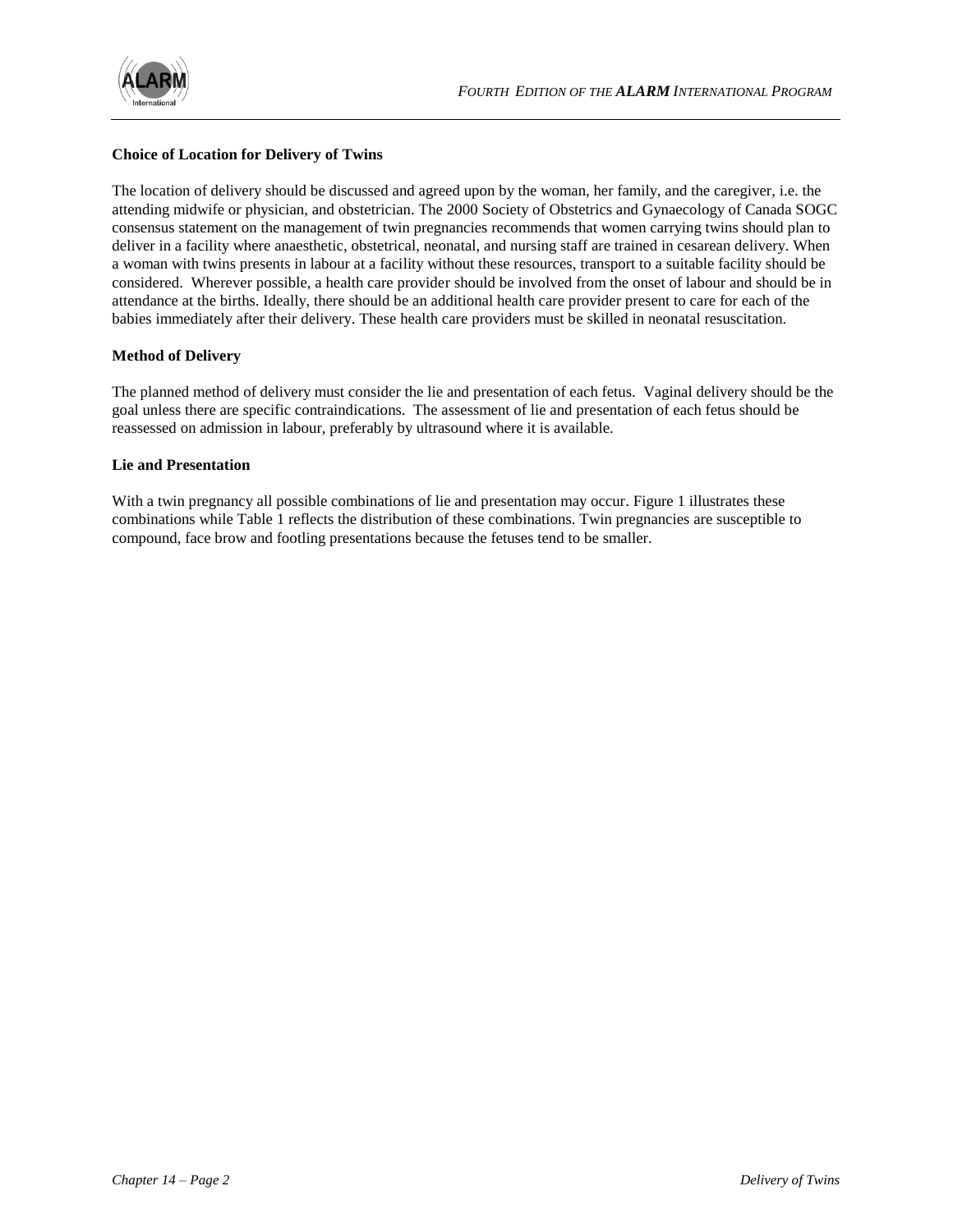

# **Types of Presentations**

# **Figure 1: Types of presentations of twin gestation**









 $\mathcal{W}$ 

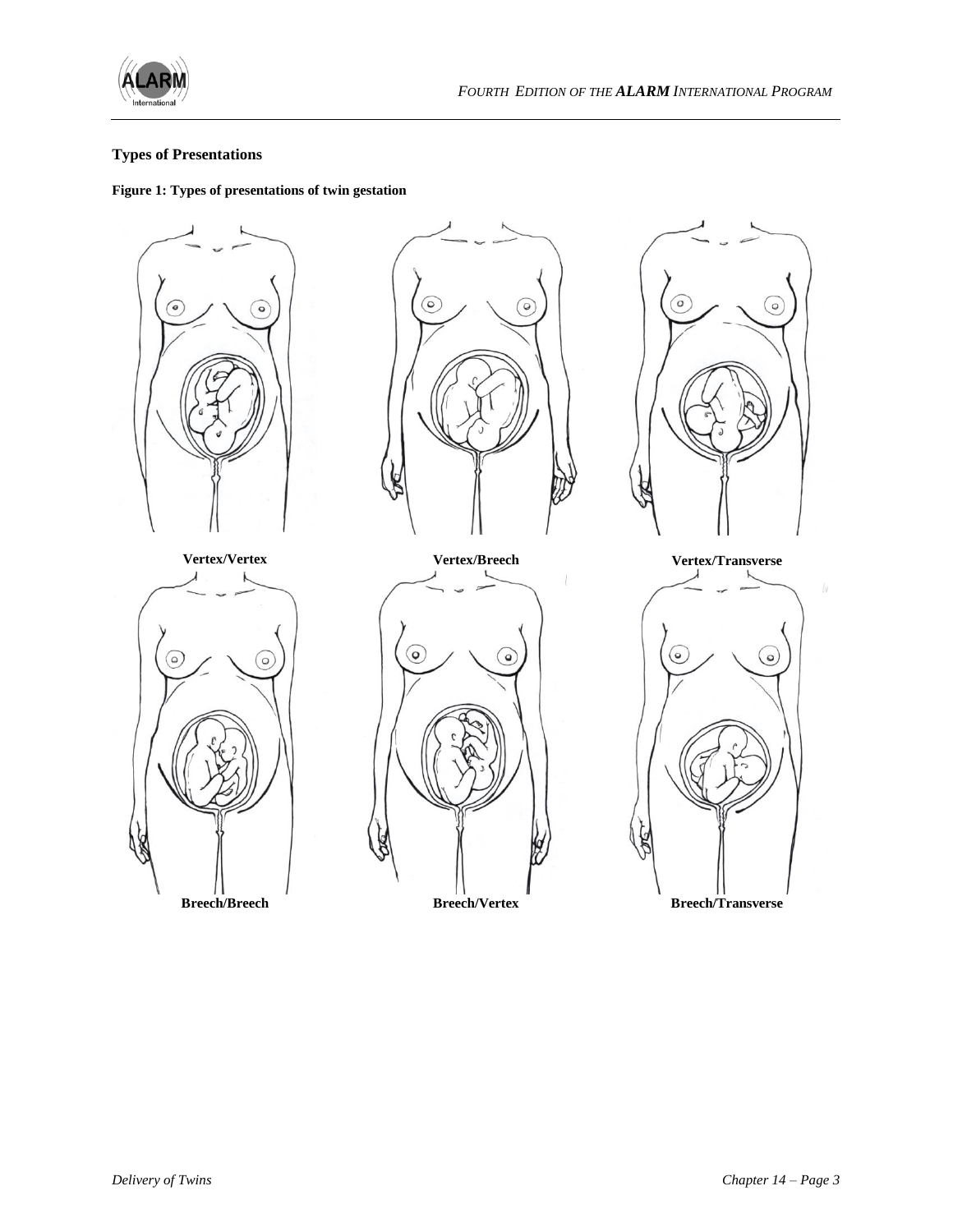

| Second<br>Twin |                  | Cephalic | Breech | Non-longitudinal |
|----------------|------------------|----------|--------|------------------|
|                | Cephalic         | 38.6%    | 13.1%  | $0.6\%$          |
|                | Breech           | 25.5%    | 9.2%   | $0.6\%$          |
|                | Non-longitudinal | 8.0%     | 3.9%   | $0.6\%$          |

# **Table 1 – Distribution of fetal presentations in twin gestations**

#### **First twin cephalic**

When the first twin is in a cephalic presentation, vaginal delivery should be expected to progress as it would for a singleton pregnancy. Because of the possibility of communicating circulations, the placenta should not be drained. Cord blood should not be taken for gases and should not be taken until after delivery of the second twin.

**First Twin**

#### **First twin breech**

When the first twin presents as a breech, the same issues exist as for the vaginal delivery of the singleton breech. Although the Term Breech Trial did not address the issue of breech presentation in multiple gestations, the woman should be informed of the results of the trial and must make an informed decision about the mode of delivery. She must also be informed of all other pertinent risks, including the possibility of "locked" twins, a form of malpresentation in which a breech twin and a vertex twin become locked at the chin during labor and attempted delivery. The incidence of "locked" twins is low, occurring about 1:87 breech/vertex combination.

#### **First twin non-longitudinal**

If the first twin is non-longitudinal, cesarean delivery is suggested.

**Second twin cephalic** – first twin delivered vaginally

Deliver vaginally.

#### **Second twin breech** – first twin delivered vaginally

Vaginal delivery is suggested as long as the estimated fetal weight is between 1,500g and 4,000g and the health care provider is comfortable with and skilled in vaginal breech delivery. With the second twin as breech, a vaginal breech extraction is an acceptable option. Consideration should be given to disparity in weight of the twins if the second twin is significantly larger. In the case of a second (non-cephalic) twin weighing between 500g and 1,500g, consensus statement members found no consistent evidence supporting either cesarean section or vaginal delivery.

#### **Second twin non-longitudinal** – first twin delivered vaginally

If the second twin is non-longitudinal and weighs over 1,500g, prompt external version or internal podalic version can be attempted. If these manoeuvres fail, cesarean section should be done.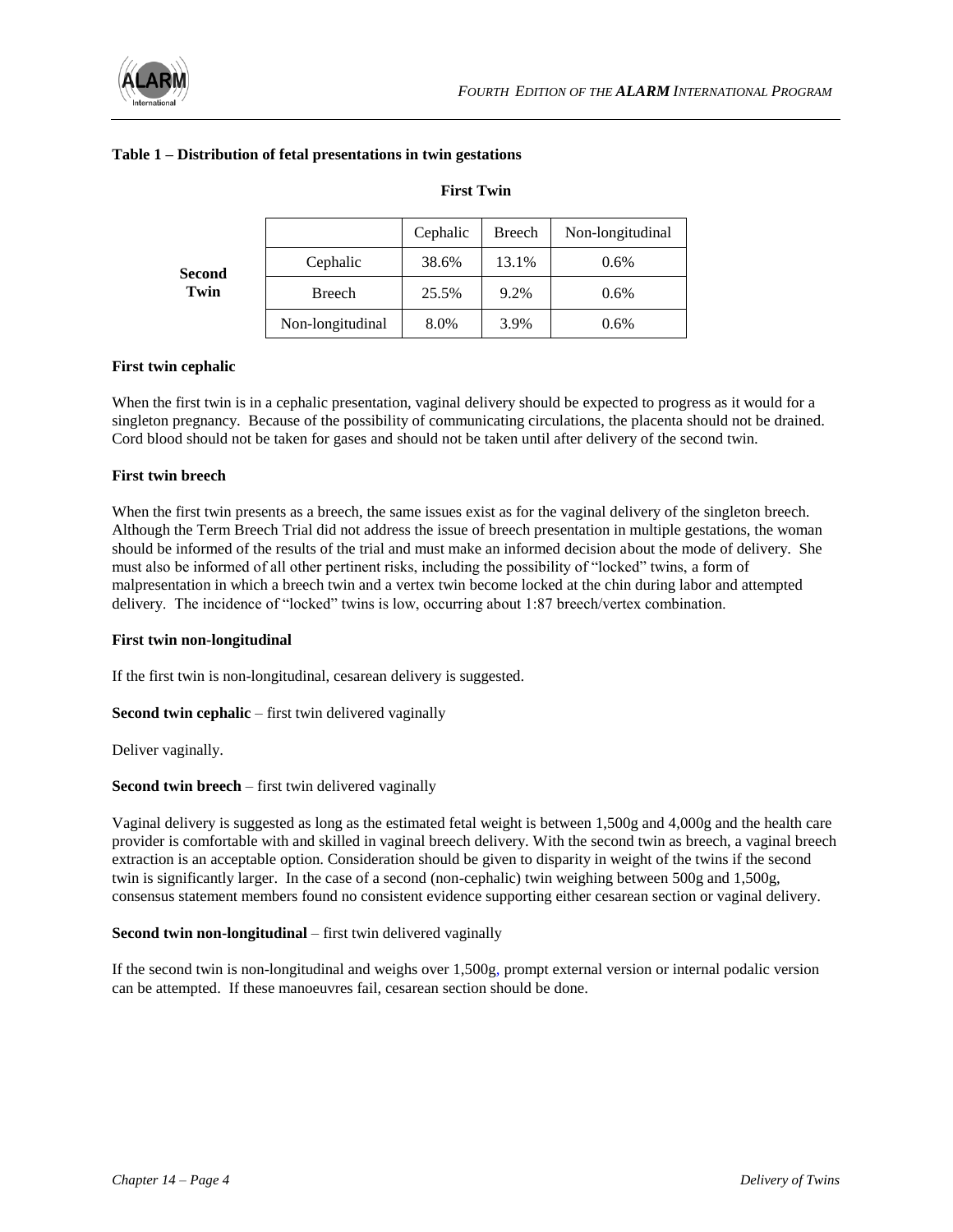

#### **Delivery of the second twin**

- No absolute time limit
- Ascertain well-being of second twin
- Confirm presentation position of second twin
- Active management of labour:
	- verify labour quality
	- consider augmentation
	- amniotomy (artificial rupture of membranes) only when second twin is engaged
	- avoid obtaining cord blood before birth of second twin

#### **Management of Labour**

#### **Spontaneous labour**

For the woman with a known multiple gestation, who has entered spontaneous labour at term, the plans regarding the place of delivery should have been previously discussed, tentatively arranged, and now be put into effect.

Preterm labour is a frequent complication of multiple gestations. Preterm delivery is the primary cause of the increase in perinatal morbidity and mortality in multiple gestations. Women with multiple gestations should be taught the early warning signs and symptoms of preterm labour, and be encouraged to report promptly for evaluation. When preterm labour is diagnosed, consideration must be given to tocolytic therapy, administration of glucocorticoids, and transport of the woman to a regional referral centre. Caution must be exercised not to induce pulmonary edema with the use of betamimetic tocolytics and betamethasone in combination.

#### **Induction**

To date there are no clinical trials showing evidence of a plan of induction versus expectant management for uncomplicated twin pregnancies. Indications and contraindications for induction with multiple gestation include all of the factors that would apply to a singleton gestation.

A significant disparity in estimated weight between twin fetuses is a sufficient indication for induction because it is a sign of twin-to-twin transfusion. The methods used for induction would be the same as those for a singleton pregnancy. The safety of induction in the presence of a previous cesarean section in multiple pregnancy is unknown.

#### **Transport considerations**

Careful assessment of suitability for transport and communication between the sending and the receiving centres should be done. To determine the best facility for delivery of preterm twins, it is important to consider the available local resources. It may be more appropriate to move to a facility with enhanced staffing and facilities. Care must be taken in the use of tocolytics during transport.

#### **Assessment of fetal well-being in labour**

All fetuses must have assessment of their well-being in labour. Twin pregnancy constitutes a potentially higher risk for perinatal morbidity and mortality. This is related to a number of factors including umbilical cord problems (such as cord prolapse), placental dysfunction, or twin-to-twin transfusion. After delivery of the first twin, there is an additional risk for the second twin because of cord compromise and intrapartum placental abruption.

Although intermittent auscultation has been suggested as preferable to electronic monitoring, in the twin situation it is probably best to use intermittent electronic monitoring when it is available. The effort to auscultate each of two fetuses accurately every 15 minutes may be prohibitive. Ideally, one health care provider would need to be available to monitor each fetus. When electronic fetal monitoring is done, the fetal heart rates must be recorded simultaneously. Some electronic monitoring machines have the capacity to use two separate Doppler ultrasound transducers, and are therefore able to successfully monitor each twin externally.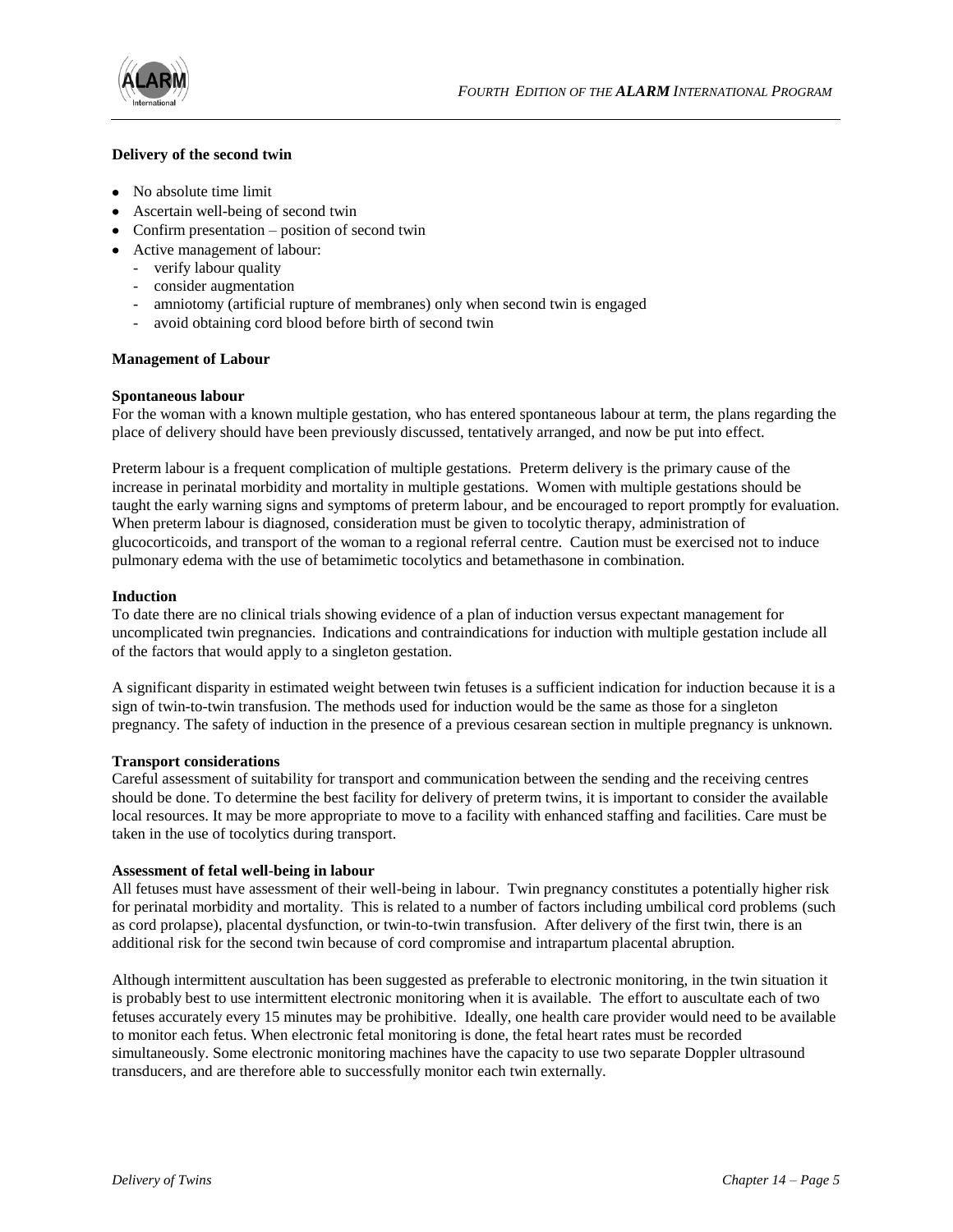

Electronic monitoring may be more successful at producing interpretable tracings if the leading twin is monitored with a scalp electrode and the second twin with Doppler ultrasound. The scalp electrode should be applied as soon as labour is well established.

Following delivery of the first twin, monitoring of the well-being of the second twin should be continued. When the second twin is in a longitudinal lie and membranes can be safely ruptured, monitoring with a fetal electrode can begin.

The use of the ultrasound during labour and delivery with twins is helpful to determine presentations and to monitor fetal well-being.

# **Analgesia or anesthesia for multiple gestation**

The usual options with their risks, benefits, and limitations should be discussed. Epidural analgesia is used widely during labour with twin gestation. This provides quality pain relief and also allows for the provision of urgent anesthesia, if required.

#### **Augmentation of labour**

If dysfunctional labour is encountered, augmentation of labour is an option. The same indications and methods are used as in a singleton pregnancy. Augmentation of labour after delivery of the first twin may be appropriate.

#### **Third Stage and Postpartum Management**

After the second twin has been delivered, there should be active management of the third stage of labour. An intravenous infusion of oxytocin should be continued for 2 to 3 hours following delivery of the placenta to ensure the uterus stays well contracted. Cord blood samples for each baby may be taken following the delivery of the second twin. Following delivery, the placenta should be sent to pathology.

Whenever possible the woman and her babies should be kept together during the early and ongoing postpartum. Assistance by trained staff with early initiation of breastfeeding will benefit both the mother and her babies.

The increased risk of postpartum depression following multiplex birth should be kept in mind. Women should be encouraged to contact multiple-pregnancy support groups or other previously identified supports.

#### **Documentation**

Documentation of all aspects of labour and delivery should be clear, contemporaneous, and consistent among all involved health care providers. The birth order of the newborns should be clearly identified on their respective charts.